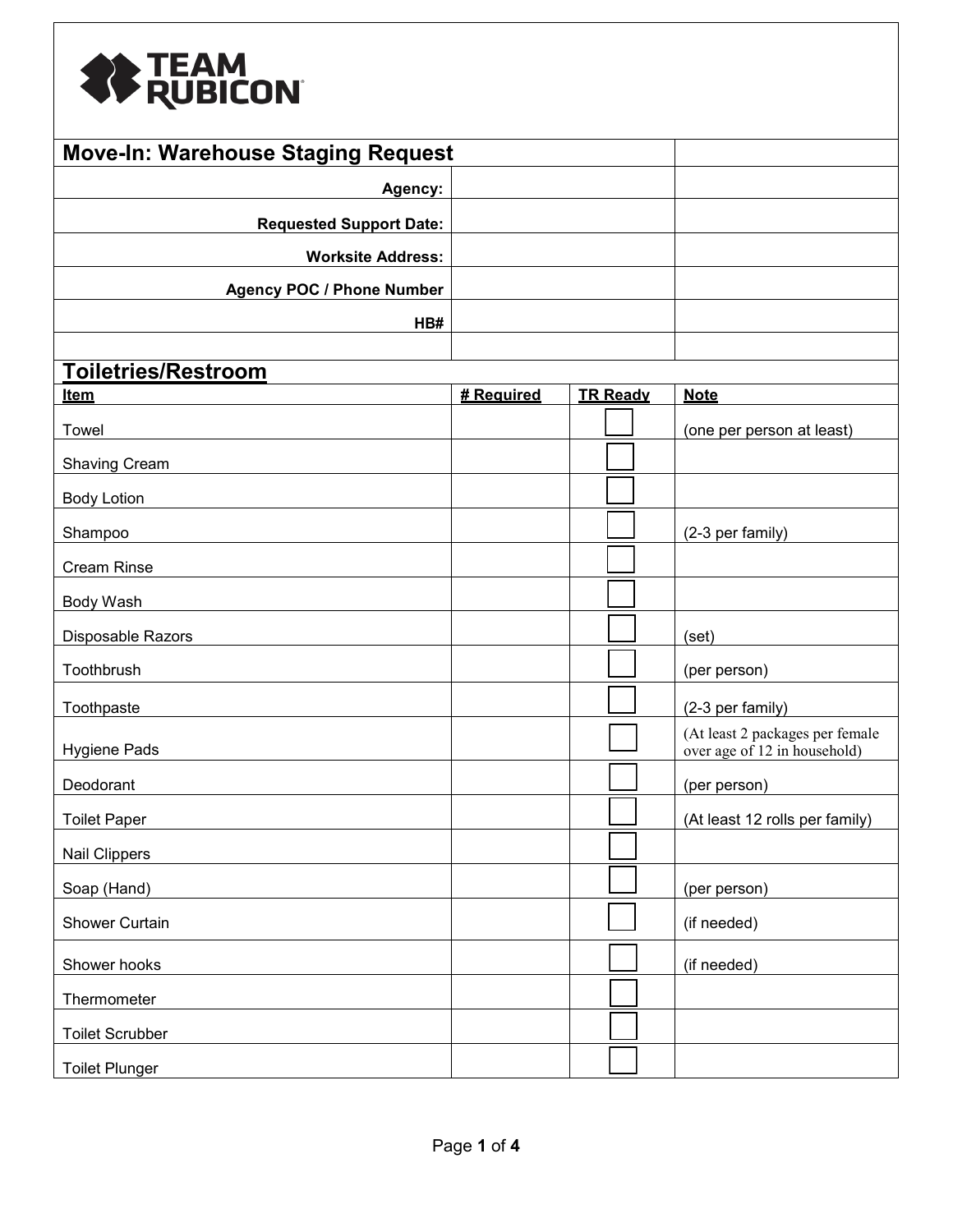| <b>Cleaning Supplies</b>                 |            |                 |                                                    |
|------------------------------------------|------------|-----------------|----------------------------------------------------|
| <u>Item</u>                              | # Reauired | <b>TR Ready</b> | <b>Note</b>                                        |
| Laundry Detergent                        |            |                 |                                                    |
| All-Purpose Cleaner                      |            |                 |                                                    |
| <b>Toilet Cleaner</b>                    |            |                 |                                                    |
| Dish Soap                                |            |                 |                                                    |
| Wastebaskets                             |            |                 | (1 large for kitchen, small for<br>every bathroom) |
| Trash bags                               |            |                 | (box) for all wastebaskets                         |
| <b>Broom</b>                             |            |                 |                                                    |
| Mop                                      |            |                 |                                                    |
| Vacuum                                   |            |                 |                                                    |
| <b>Kitchen Supplies</b>                  |            |                 |                                                    |
| Item                                     | # Required | <b>TR Ready</b> | <b>Note</b>                                        |
| Kitchen Table                            |            |                 |                                                    |
| Kitchen Chairs                           |            |                 | (per person)                                       |
| <b>Baking Dishes</b>                     |            |                 | (cookie sheet, glass baking<br>dish set)           |
| Mixing/Serving Dishes and Bowls          |            |                 | (set)                                              |
| Colander                                 |            |                 |                                                    |
| Can Opener                               |            |                 |                                                    |
| <b>Cooking Utensils Set</b>              |            |                 | (spatula, wooden spoon,<br>serving utensils)       |
| Silverware set per person                |            |                 |                                                    |
| Plate, bowl, cup or glass set per person |            |                 |                                                    |
| Knife Set                                |            |                 |                                                    |
| <b>Cutting Board</b>                     |            |                 |                                                    |
| Tea Kettle                               |            |                 |                                                    |
| <b>Stationery Set</b>                    |            |                 | (paper, pens or pencils)                           |
| Sponges or Cleaning rags                 |            |                 |                                                    |
| Paper Towels                             |            |                 |                                                    |
| Cookware Set                             |            |                 | (1 pots/pans set, 1 large pot)                     |
| Microwave                                |            |                 |                                                    |
| Oven Mitt                                |            |                 |                                                    |
| Masks                                    |            |                 | (at least 5 per person)                            |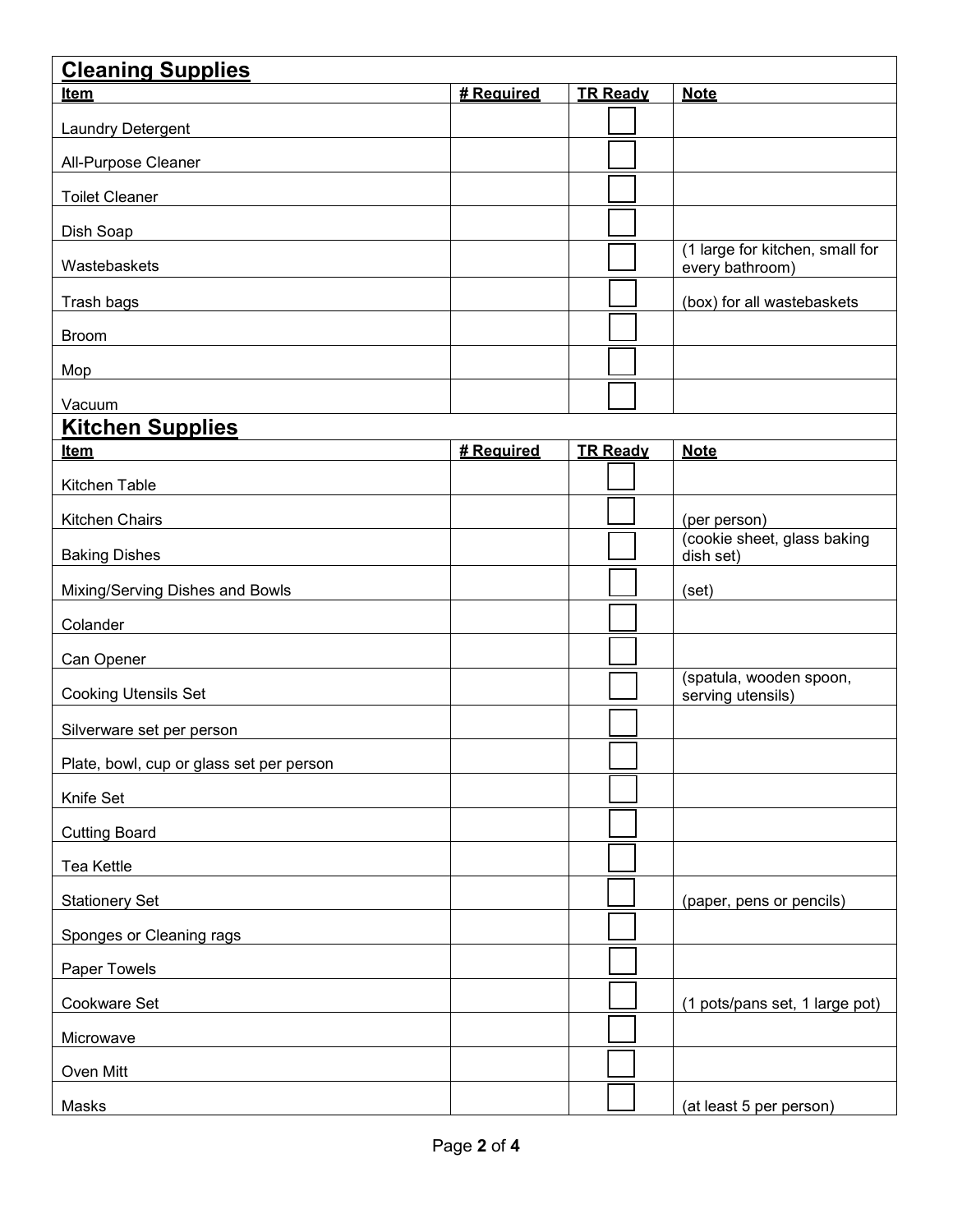| <b>Bedrooms</b>           |            |                 |                                             |  |  |
|---------------------------|------------|-----------------|---------------------------------------------|--|--|
| <b>Item</b>               | # Required | <b>TR Ready</b> | <b>Note</b>                                 |  |  |
| Twin Bed Frame            |            |                 |                                             |  |  |
| Twin Box Frame            |            |                 |                                             |  |  |
| <b>Twin Mattress</b>      |            |                 |                                             |  |  |
| Twin Fitted Sheet Per Bed |            |                 |                                             |  |  |
| Twin Flat Sheet Per Bed   |            |                 |                                             |  |  |
| Twin Blanket Per Bed      |            |                 |                                             |  |  |
| Full Bed Frame            |            |                 |                                             |  |  |
| <b>Full Box Frame</b>     |            |                 |                                             |  |  |
| <b>Full Mattress</b>      |            |                 |                                             |  |  |
| Full Fitted Sheet Per Bed |            |                 |                                             |  |  |
| Full Flat Sheet Per Bed   |            |                 |                                             |  |  |
| Full Blanket Per Bed      |            |                 |                                             |  |  |
| <b>Sterilite Storage</b>  |            |                 | (1 per bedroom)                             |  |  |
| Laundry Basket            |            |                 |                                             |  |  |
| <b>Living Room</b>        |            |                 |                                             |  |  |
| Item                      | # Reauired | <b>TR Ready</b> | <b>Note</b>                                 |  |  |
| Couch                     |            |                 |                                             |  |  |
| Lamps                     |            |                 | (if necessary) + Lightbulb                  |  |  |
| Iron                      |            |                 |                                             |  |  |
| Ironing Board             |            |                 |                                             |  |  |
| Misc Baby Items:          |            |                 |                                             |  |  |
| <b>Toilet Lock</b>        |            |                 |                                             |  |  |
| <b>Miscellaneous</b>      |            |                 |                                             |  |  |
| <u>Item</u>               | # Required | <b>TR Ready</b> | <b>Note</b>                                 |  |  |
| <b>Outlet Cover</b>       |            |                 | $(Set of 3-4)$                              |  |  |
| Car Seat                  |            |                 | <b>Infant</b><br>$\mathbf 0$<br>Infant<br>0 |  |  |
|                           |            |                 | $\pmb{0}$<br>Size<br>0<br>Size              |  |  |
| <b>Baby Diapers</b>       |            |                 | Size<br>0                                   |  |  |
| <b>Diapers</b>            |            |                 | (If needed)                                 |  |  |
| <b>Baby Wipes</b>         |            |                 | (If needed)                                 |  |  |